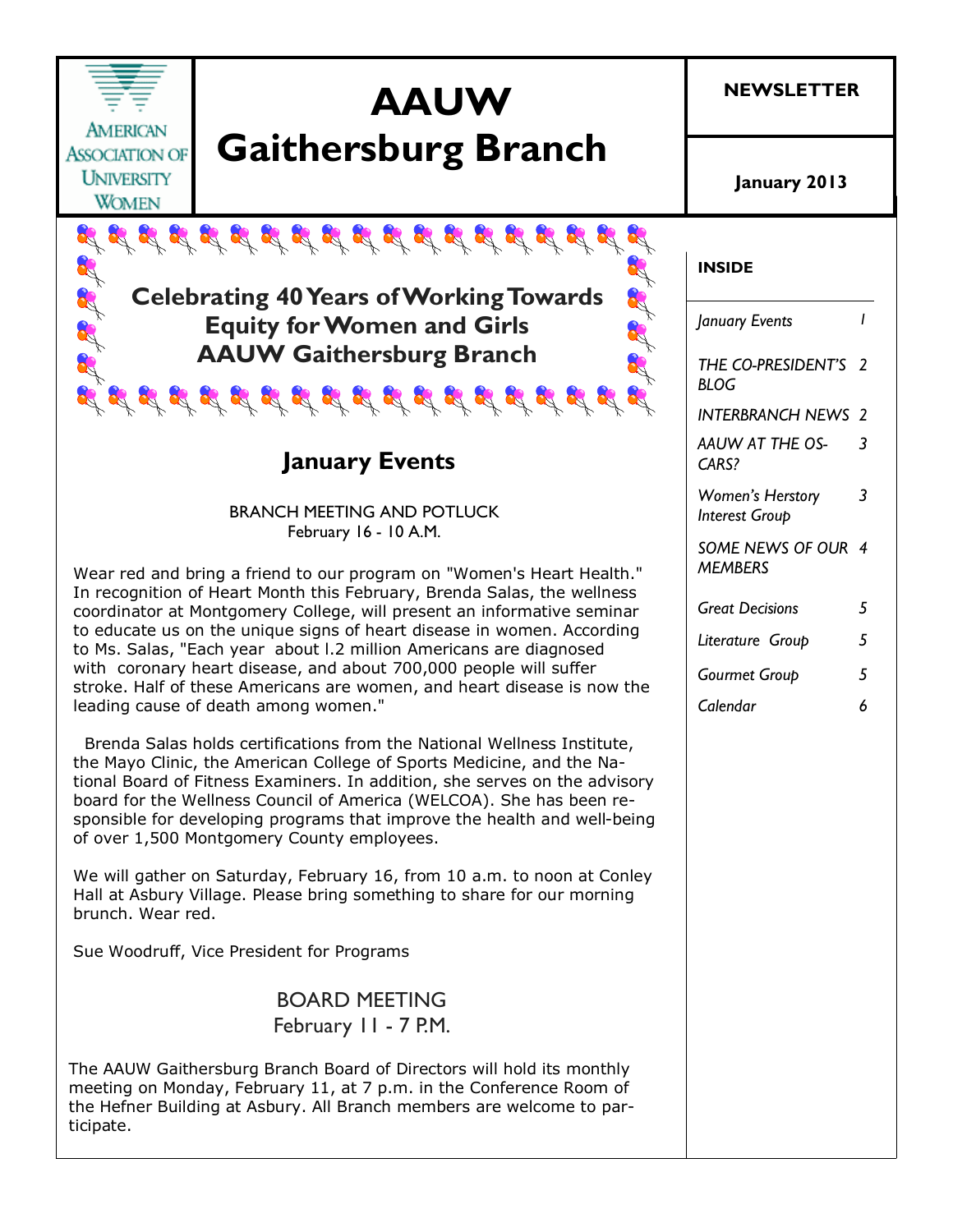### **THE CO-PRESIDENT'S BLOG** *-Terry Medlar*

The Gaithersburg Branch had a wonderful holiday party. The food was great and the entertainment was lovely, but now it is time to get down to business.

We are happy to announce that we now have 60 members.

The Women's Legislative Briefing is scheduled for January 27 at the Universities of Shady Grove. There will be an AAUW table and several of our members have volunteered to be there. This is considered a "Shape the Future" event and may be a good opportunity to recruit new members.

One of the advantages of living so close to the Capital is that we can actively petition our congress people to support AAUW policies. Several of our Branch members lobby our congress people every Thursday morning. This is a very important and satisfying activity. AAUW members visit key congressional offices every Thursday morning that Congress is in session to speak out about AAUW priority issues. In 2012, the AAUW Action Fund Capitol Hill Lobby

Corps made more than 1,200 congressional office visits on protecting college access and affordability, reauthorizing the Violence Against Women Act, preventing bullying and harassment, passing the Paycheck Fairness Act, and more. If you cannot commit to this weekly activity, you can become a two-minute activist. Sign on to the AAUW Web site and click "ACT." You can then select "two-minute activist." The latest issues are posted and you can personalize a message and post it to your congressperson. Takes very little time, but your voice is heard.

The "book masters" have been working very hard sorting and storing books for the May book sale. They also deliver those that we cannot sell to Wonder Book in Frederick. Call Liz Clark Hessel if you can lend a hand.

### **INTERBRANCH NEWS**

#### *- Louise Chatlynne, Interbranch Representative*

On January 17 the eighth-grade girls participating in the Sonya Kovalevsky program volunteered at the Maryland High School Science Bowl sponsored by Montgomery College at the Rockville campus. The Web site for more information about the Maryland Science Bowl Competition or to volunteer yourself is http:// cs.montgomerycollege.edu/ MarylandScienceBowl2013/.

The Bethesda-Chevy Chase Branch has opened an invitation to all branches of Interbranch to make the 2013 Interbranch program a part of

the Bethesda-Chevy Chase May l8, 2013, luncheon. The fourcourse luncheon will be held at noon at Normandy Farm. The guest speaker will be Lisa Maatz, director of AAUW's Public Policy and Government Relations Department. There is a charge, for a complete luncheon, of approximately \$33. While there is a limit to the room capacity at the event, I'm sure that there willl be ample opportunity for attendance by other branches.



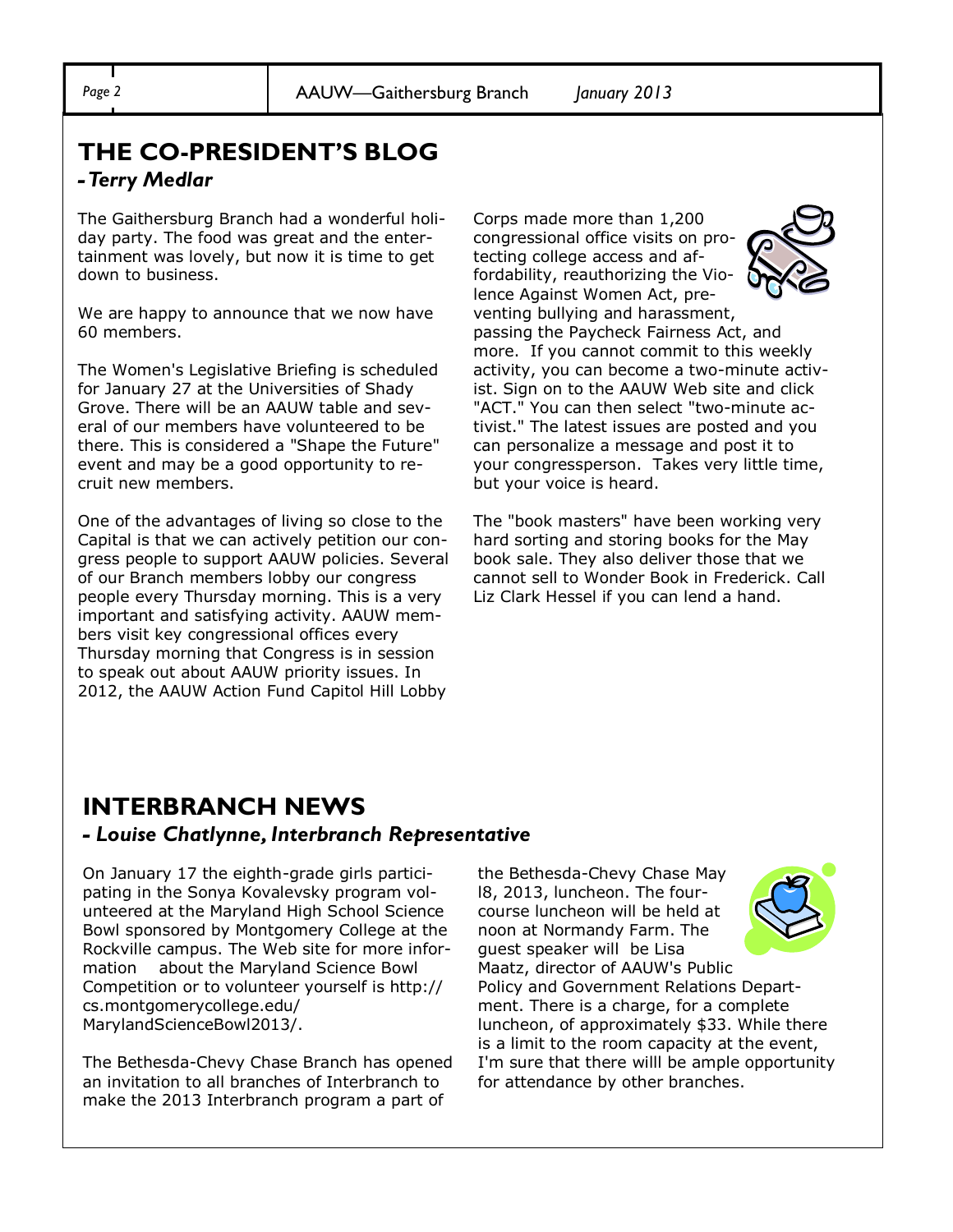## **AAUW AT THE OSCARS? AAUW-Supported Documentary** *The Invisible War* **Nominated for Oscar**

### **-** *Maria Roberts, From the AAUW Weekly Update*

*The Invisible War*, an AAUW-supported documentary on sexual assault in the military, received an Oscar nomination for best documentary feature. AAUW hosted a private screening of the movie in April 2012 and collaborated with the filmmakers to arrange screenings for our 1,000 branches nationwide. AAUW has a special connection to The Invisible War. The plaintiffs from two of the lawsuits that AAUW supports through our Legal Advocacy Fund case-support program, *Cioca v. Rumsfeld* and *Klay v. Panetta*, are featured in the film. The Academy Awards ceremony will air on Sunday, February 24.



### **Women's Herstory Interest Group** *- Anita Taylor, Coordinator*

At the February 20 meeting, the Her-story interest group will begin discussion of *Half the Sky: Turning Oppression into Opportunity for Women Worldwide* by Nicholas D. Kristof and Sheryl WuDunn. *Half the Sky* was selected by the University of Maryland to be its 2010 First Year Book, meaning all faculty, staff and students are encouraged to read the book and share discussions in classes, organizations and clubs and campus-wide forums. We decided to choose this book to add breadth to our learning, as all previous tales we've explored have been from the United States and its colonial period. The variety of stories in *Half the Sky* ranges from South Africa to the Mediterranean, and from Jordan to the Pacific Islands.

In February we will discuss the introduction and Chapters 1, 2 and 3. We meet the third Wednesday of each month, making our date February 20, and at 2:30. We will meet at Anita Taylor's.

The Montgomery County Library has 16 paper copies of the book, 8 e-subscriptions, and at least one audio book. The book, having been an NYTimes best seller is widely available from used-book sellers and is formatted and available for several formats of e-readers.

On January 16 we completed our coverage of Gail Collins' *American Women: 400 Years of Dolls, Drudges, Helpmeets and Heroines.* We finished with chapters



covering women in the 20th century up to the beginning of World War II. Many of the themes seen throughout the previous years were repeated, such as great struggle, conflicts and paradoxes, strong will to survive and create better lives, and widening of women's involvement in a variety of reform movements. The numbers of women with higher education also increased. We noticed largely a new theme that grew as a middle class and well-being grew, that of women's primary role as consumer. We found it not surprising that industries marketed the plethora of new products for the home to women. But Collins made clear that the role of cosmetics, and women as their primary consumer, rocketed through these years, even continuing, for those who could find the money, during the depression of the '30s.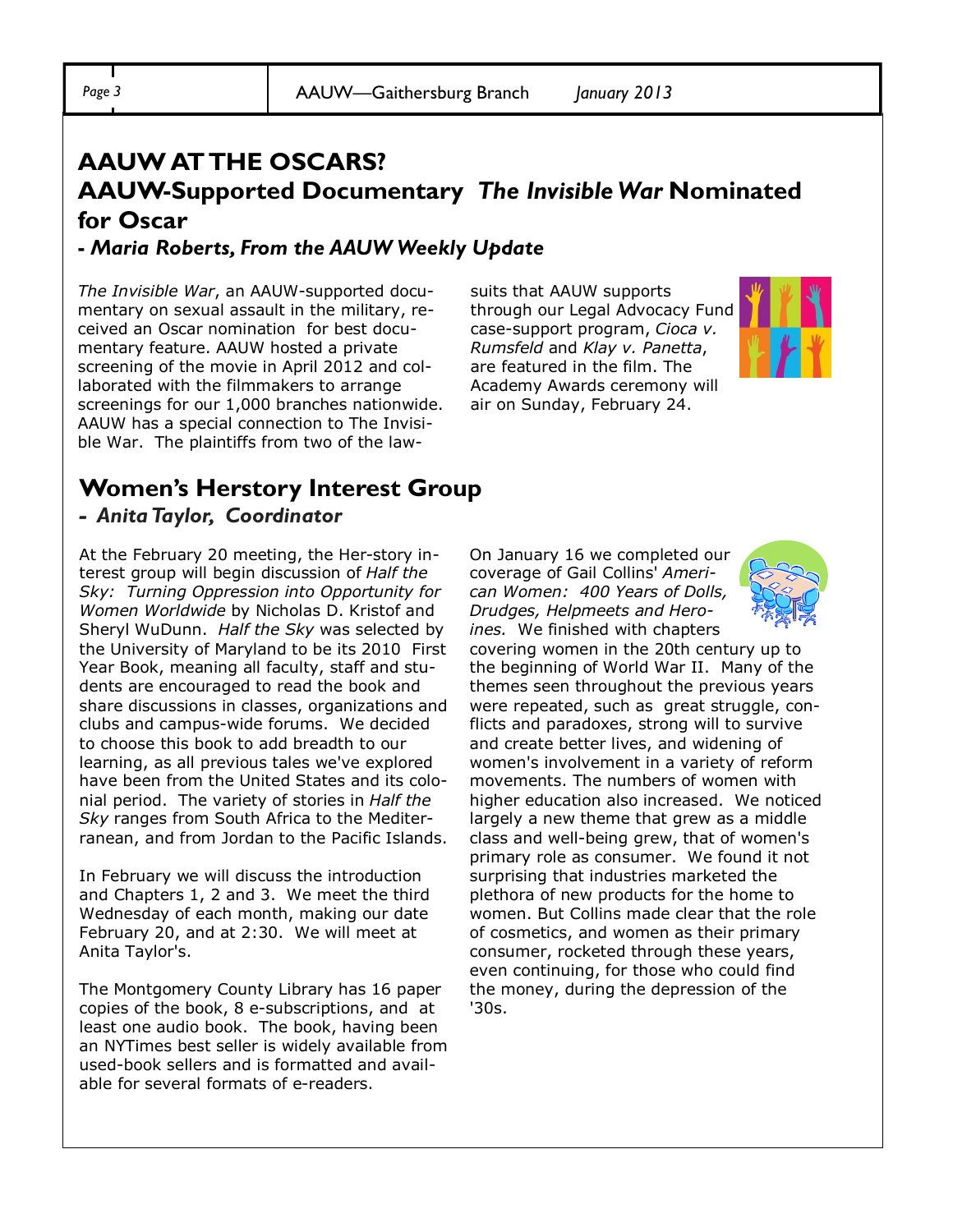### **SOME NEWS OF OUR MEMBERS**

### **-** *Mary Wykes, Co-President*

We have 60 members now, thanks to the hard work of Marilyn O'Connell, our membership vice president, and all of our members inviting friends and neighbors to enjoy the interesting programs and work that our Branch does to help advance equity for women and girls through advocacy, education, philanthropy, and research. In looking at "History" in my "Agnes" box, I find that our Branch once had 109 members (in 1981-1982). Since our area population has grown exponentially since that date, I wonder if we can once again reach that number? Let's try!

Terry Medlar, Marilyn O'Connell and I will help our state membership V.P., Jennifer Ingram, at the AAUW table during the Women's Legislative Briefing at the Universities at Shady Grove on Sunday, January 27. Last year at this "Shape the Future" event, we recruited our new member Dr. Carolyn Fisher.

Our sincere sympathy to Program Vice President Sue Woodruff on the loss of her beloved mother-in-law, Edith Woodruff, during the holidays. Patsy Marks and I were privileged to attend the beautiful celebration of her life at the chapel at Wilson Health Care Center, Asbury.

Judy Wymer has recently had knee surgery and is recuperating at Wilson. Her husband Bill is at Kindley to be near her while she has therapy. We wish her a speedy recovery.

Many of our members traveled to visit their families over the holidays, including Jean Hirsch, who, with husband Roland, travelled to Vienna, Austria, to visit their daughter Betsy and family . It was interesting to hear about their visit during our gourmet luncheon at Pasha, the Moroccan restaurant, selected by Haydee Rolin for our venue this month. (Incidentally, it was a fabulous meal--felt like

the Arabian Nights--really a fascinating place with interesting and delicious food. I highly recommend you try it.



Cathy Manning, Carolyn Iverson,

Diane Carvey and I visited Marion Plumb at her new home at Edenton Assisted Living facility in Frederick on Friday and enjoyed luncheon with her at a nearby restaurant. She misses her friends and is looking forward to seeing us again soon--perhaps at our Literature Group meeting. Meanwhile, I have contacted the Frederick branch of AAUW and they are going to invite her to their book club and other events. Her health is much improved and she looked great.

Dorothy Camara just returned from a vacation in Florida. Anna Fraker is in Florida for a six weeks' stay.

We are all anxiously awaiting a "travel" program to hear about Louise and Liz's trip (with their husbands) to the Galapagos, and Marilyn O'Connell's recent trip to Ireland.

The January meeting was very well attended and the speaker did an excellent job discussing the very difficult topic of domestic violence. We are looking forward to the next speaker, in February, who will speak on "Women's Heart Healh." Thanks to Sue Woodruff for the fabulous job she is doing as program vice president.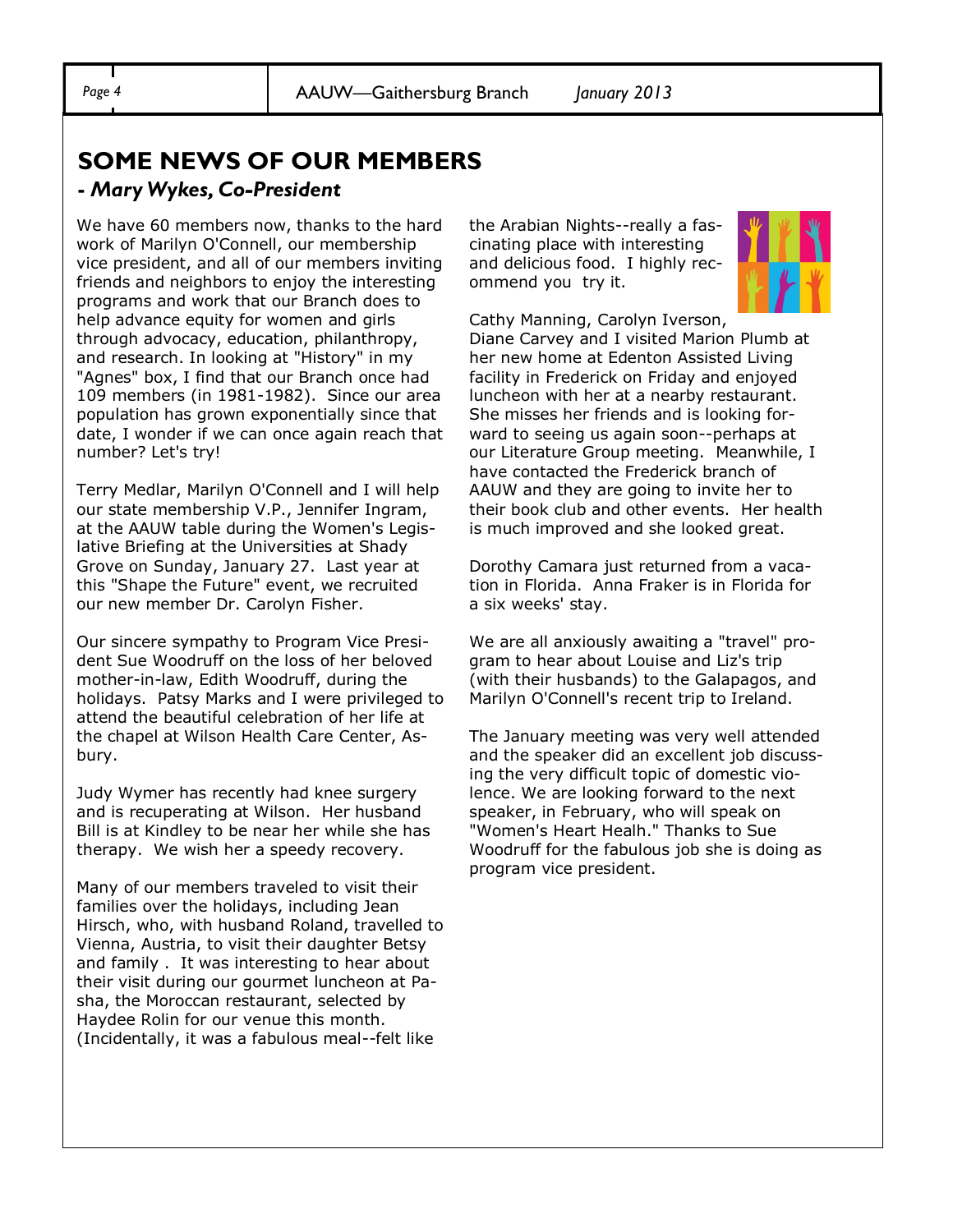| Page 5                                                                                                                                                                                                                                                                                                                  |                           | January 2013<br>AAUW-Gaithersburg Branch                                                                                                        |                                                       |
|-------------------------------------------------------------------------------------------------------------------------------------------------------------------------------------------------------------------------------------------------------------------------------------------------------------------------|---------------------------|-------------------------------------------------------------------------------------------------------------------------------------------------|-------------------------------------------------------|
| <b>Gourmet Group</b><br>- Jean Friedmann, Coordinator                                                                                                                                                                                                                                                                   |                           |                                                                                                                                                 |                                                       |
| A lunch get-together is being planned<br>by Milla Garber for Saturday, Febru-<br>ary 23, at 12:30, at the Hibachi<br>Sushi in Gaithersburg. The restaurant<br>is located at 2-B Bureau Drive near<br>Quince Orchard and Clopper roads.<br>Call Milla and let her know if you<br>want to participate in this tasty lunch |                           | plan.                                                                                                                                           | Co-president                                          |
|                                                                                                                                                                                                                                                                                                                         |                           |                                                                                                                                                 | Mary Wykes                                            |
| Literature Group<br>- Bea Carasso, Coordinator                                                                                                                                                                                                                                                                          |                           |                                                                                                                                                 | Co-president<br><b>Terry Medlar</b>                   |
| The Literature Group will<br>be meeting on Saturday,<br>February 23, at 10:00<br>Young.                                                                                                                                                                                                                                 | a.m., at the home of Jean | French provinces with a dull hus-<br>band. Her constant search for ro-<br>mance and adventure is never satis-<br>fied, leading to a tragic end. | Vice President for<br>Programs<br>Sue Woodruff        |
| We will be discussing the novel, Ma-<br>dame Bovary, by Gustave Flaubert.<br>This famous novel deals with the life<br>of a bored woman, living in the                                                                                                                                                                   |                           |                                                                                                                                                 | Vice President for<br>Membership<br>Marilyn O'Connell |
| <b>GREAT DECISIONS</b><br>- Vivian Otto, Coordinator                                                                                                                                                                                                                                                                    |                           |                                                                                                                                                 | <b>Treasurer</b><br>Marilyn Leist                     |
| On February 28 at 7 p.m. the Great<br>Decisions group will meet to discuss<br>the "Future of the Euro." We will<br>discuss whether a euro crisis is in-<br>evitable and what implications there<br>would be for the United States.                                                                                      |                           | Call Vivian to find out<br>the location of the<br>meeting.                                                                                      | <b>Recording Secretary</b><br>Dorothy Camara          |
|                                                                                                                                                                                                                                                                                                                         |                           |                                                                                                                                                 | <b>Corresponding Secretary</b><br>Louise Chatlynne    |
|                                                                                                                                                                                                                                                                                                                         |                           |                                                                                                                                                 | <b>Newsletter Editor</b><br>Qing Jiang                |
|                                                                                                                                                                                                                                                                                                                         |                           |                                                                                                                                                 |                                                       |
|                                                                                                                                                                                                                                                                                                                         |                           |                                                                                                                                                 |                                                       |
|                                                                                                                                                                                                                                                                                                                         |                           |                                                                                                                                                 |                                                       |